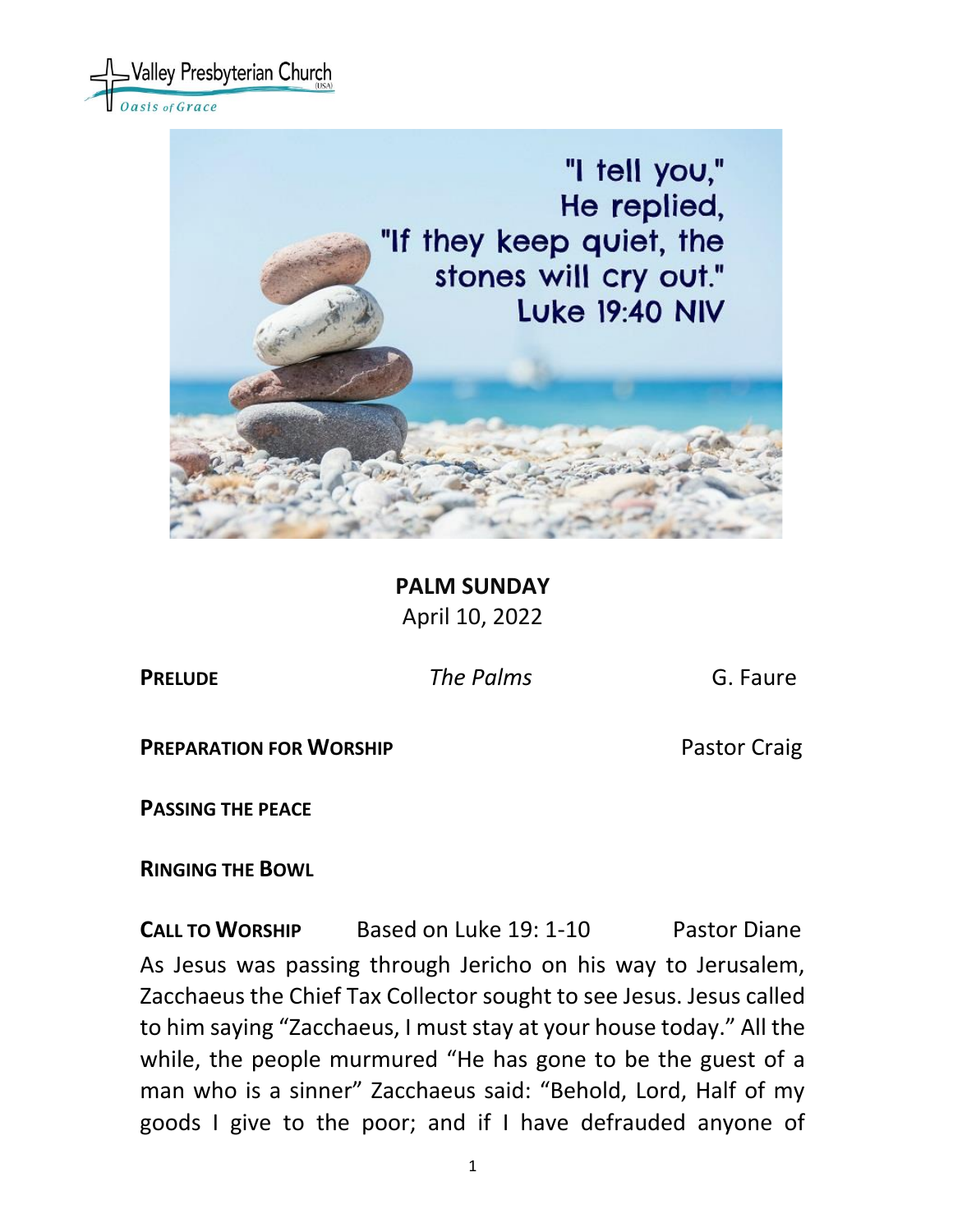Nalley Presbyterian Church

#### sis of Grace

anything I restore it four-fold." What Jesus said, this morning I declare to you all: "Today salvation has come to this house, since you also are sons and daughters of Abraham. For the Son of Man came to seek and save the lost."

# **OPENING HYMN** *All Glory, Laud, and Honor* 196

# **CALL TO PRAYER**

As the people heard these things, Jesus told them a parable, because he was near Jerusalem, and because they supposed that the kingdom of God was to appear immediately.

**UNISON PRAYER OF CONFESSION** Based on Luke 19: 11-27 **Lord God, you have entrusted us with pounds of grace. At times we have questioned and challenged whether we wanted you to be our Savior and sought other authorities. At times we have acted faithfully, risking your blessings to receive as much ten times over. At other times we have hidden your gifts to us, believing life to be harsh and God to be judgmental. Even so, Jesus was undeterred on the journey to his death for our sake and our salvation. We have such hopes and dreams for all a Savior could do for us, we rush to greet him. Lord, help us to cleanse our hearts to receive and offer Blessings to the King who comes in the name of the Lord!**

*(Silent prayer)* Amen

#### **POURING OUT THE WATERS / ASSURANCE OF PARDON**

Based on Luke 19: 39-40

While some will tell those who shout and sing to quiet our faith, I tell you, if these were silent, ALL Creation, the very stones would cry out! Brothers and Sisters, believe the good news of the Gospel: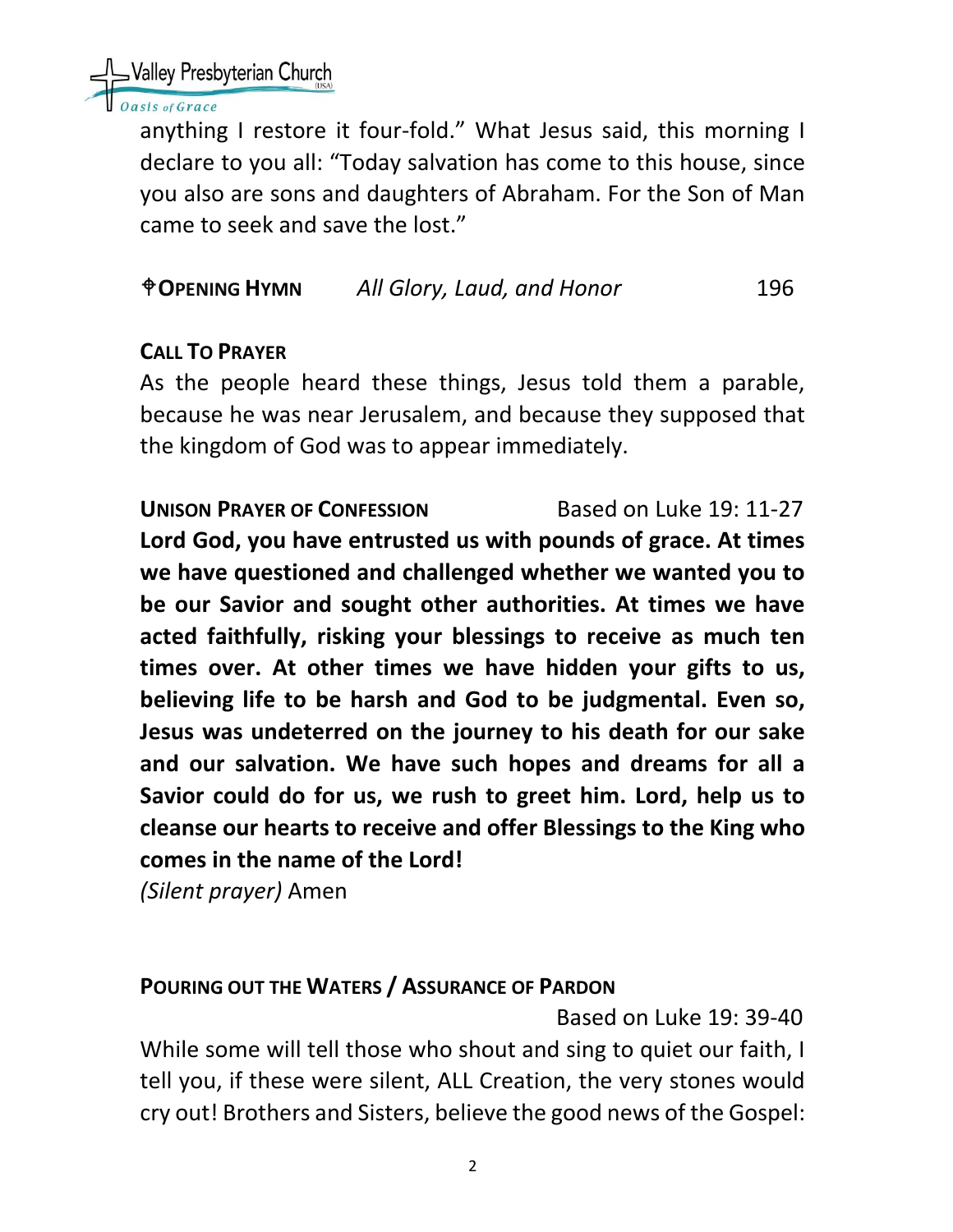Nalley Presbyterian Church

asis of Grace

In Jesus Christ, we are forgiven!

**KYRIE** 551 Lord, have mercy, Christ, have mercy; Lord have mercy upon us. Lord have mercy; Christ, have mercy; Lord, have mercy upon us.

**ANTHEM** *At His Name* J. Raney

At his name the mighty ocean roar. At his name the wind stand still.

At his name the eagle takes the sky. At this name the mighty nations cry.

At his name a newborn baby breathes. At his name a flower grows. At this name the rushing river yield. At his name a broken heart is healed.

Chorus:

At the name of Jesus every knee shall bow, Every tongue confess him the King of glory now. Every voice lift him up! His power and majesty proclaim, Every knee shall bow down at his name,

At his name the mountains stand in awe. At his name the seasons change.

At his name the sunlight floods the sky. At his name the storm clouds hurry by.

At his name our guilt is washed away. At his name our spirit's freed.

At his name the gates of heaven open wide. At his name he welcomes us inside.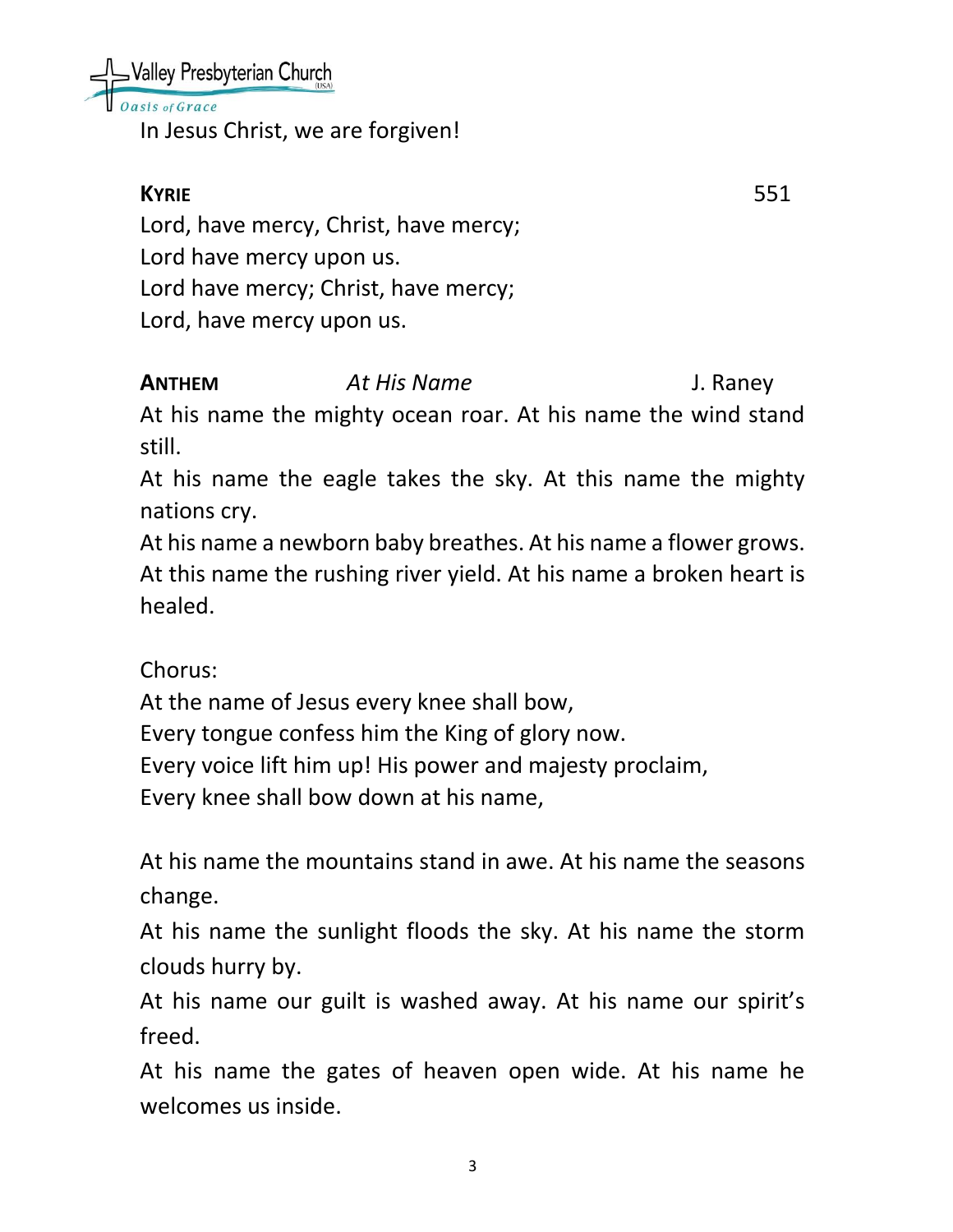

Chorus

At the name of Jesus. His precious, holy name.

#### **PASTORAL PRAYER AND LORD'S PRAYER**

**Our Father who art in heaven, hallowed be thy name. Thy kingdom come, thy will be done, on earth as it is in heaven. Give us this day our daily bread; and forgive us our sins, as we forgive those who sin against us; and lead us not into temptation, but deliver us from evil. For thine is the kingdom and the power and the glory, forever. Amen.** (CHORAL RESPONSE)

**CHILDREN'S TIME**

Sing hosanna, sing hosanna, Sing hosanna to the King of kings! Sing hosanna, sing hosanna, Sing hosanna to the King of kings!

**SCRIPTURE** Luke 19: 28-40

After Jesus had said this, he went on ahead, going up to Jerusalem. As he approached Bethphage and Bethany at the hill called the Mount of Olives, he sent two of his disciples, saying to them, "Go to the village ahead of you, and as you enter it, you will find a colt tied there, which no one has ever ridden. Untie it and bring it here. If anyone asks you, 'Why are you untying it?' say, 'The Lord needs it.'"

Those who were sent ahead went and found it just as he had told them. As they were untying the colt, its owners asked them, "Why are you untying the colt?"

They replied, "The Lord needs it."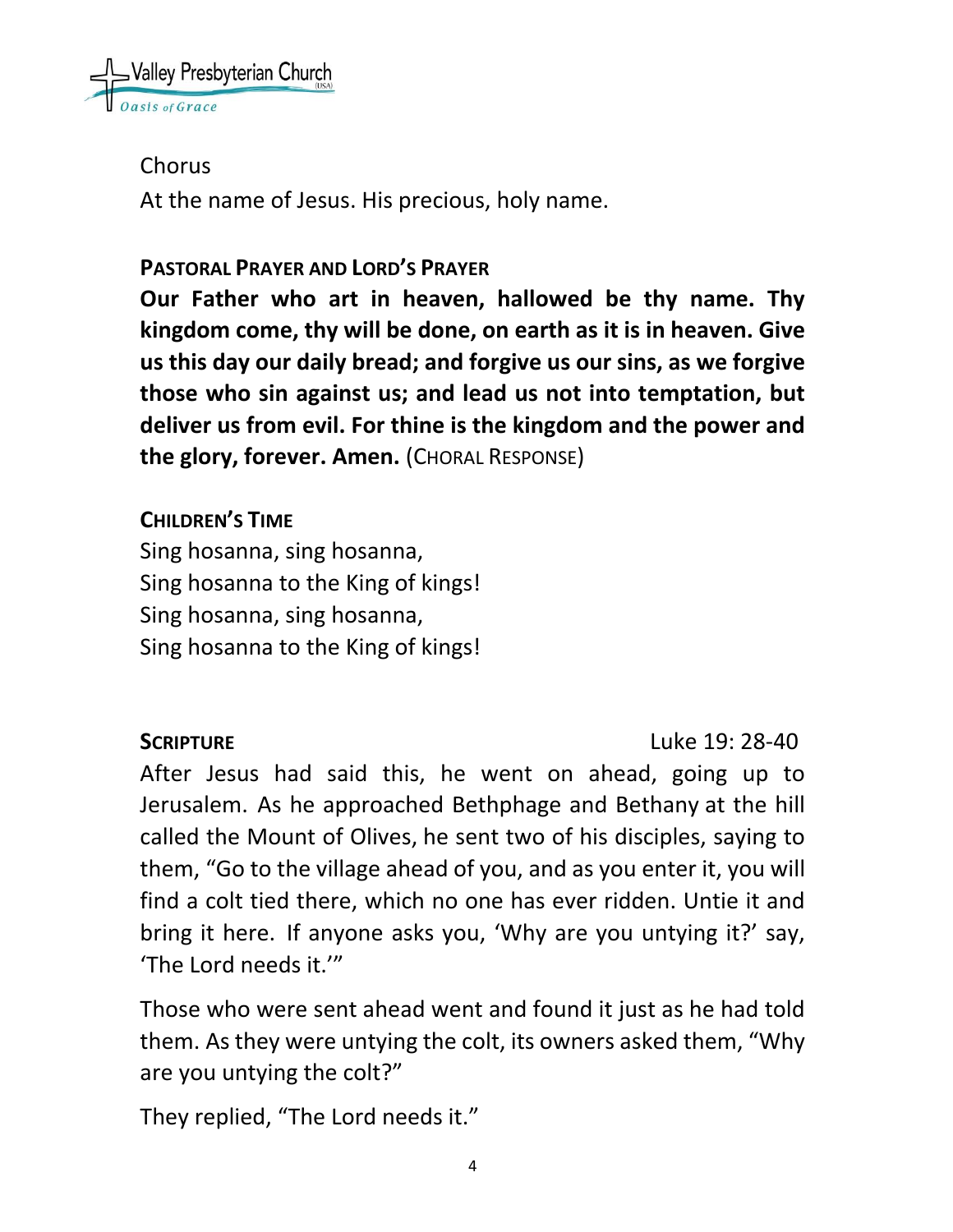SValley Presbyterian Church

sis of Grace

They brought it to Jesus, threw their cloaks on the colt and put Jesus on it. As he went along, people spread their cloaks on the road.

When he came near the place where the road goes down the Mount of Olives, the whole crowd of disciples began joyfully to praise God in loud voices for all the miracles they had seen:

"Blessed is the king who comes in the name of the Lord!"

"Peace in heaven and glory in the highest!"

Some of the Pharisees in the crowd said to Jesus, "Teacher, rebuke your disciples!"

"I tell you," he replied, "if they keep quiet, the stones will cry out."

# **SERMON "**IN FOR A PENNY"

#### **AFFIRMATION OF FAITH**

#### **COMMISSIONING OF NEW STEPHEN MINISTERS AND LEADER**

| <b>Bob Lillie (Leader)</b> | <b>Carol Marshall</b> | Linda Piotrowski |
|----------------------------|-----------------------|------------------|
| <b>Becky Williamson</b>    | <b>Bill Woodrow</b>   | Karen Woodrow    |

The response from Leaders, Ministers and Congregation when asked is: "YES, with the help of God"

| $\triangle$ HYMN | Hosanna, Loud Hosanna | 197 |
|------------------|-----------------------|-----|
|                  |                       |     |

# **CALL FOR OFFERING**

**OFFERTORY** *As the Deer M. Nystrom/ Arr. S. Wilson* Pam Coggins, Oboe See hymn #626 to follow along with the text of this hymn.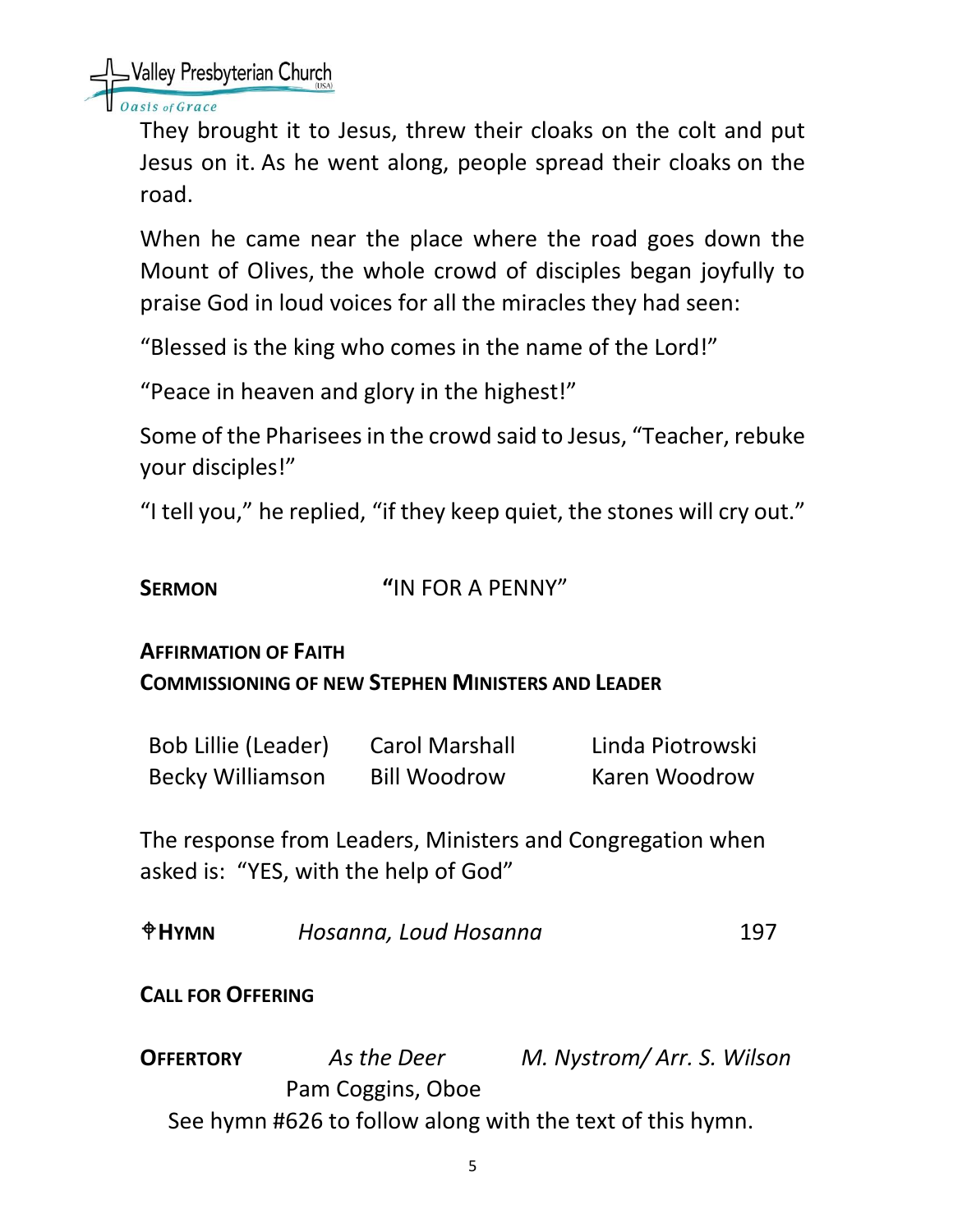

*\*If you haven't already done so, please print your name in the Fellowship Register.*

**DOXOLOGY** 606 Praise God from whom all blessings flow; Praise Him all creatures here below; Praise Him above, ye heavenly host; Praise Father, Son, and Holy Ghost. Amen.

| $\mathbf{\Phi}$ HYMN | Ride On! Ride On in Majesty! | 198 |
|----------------------|------------------------------|-----|
|                      |                              |     |

#### **CHARGE AND BENEDICTION**

**CONGREGATIONAL RESPONSE** *No End There Is!* No end there is! We depart in peace. He loves beyond our uttermost: In every room in our Father's house Christ will be there, as Lord and Host.

**POSTLUDE** *You Raise Me Up* R. Lovland / Arr. J. Stevens

# **All those who are able, please stand All Worship Services are available for replay on our website:**  [www.valleypres.net](http://www.valleypres.net/)

**Flowers for the Sanctuary are provided by:** Bruce and Carmen Nylund, celebrating their 65th Wedding Anniversary.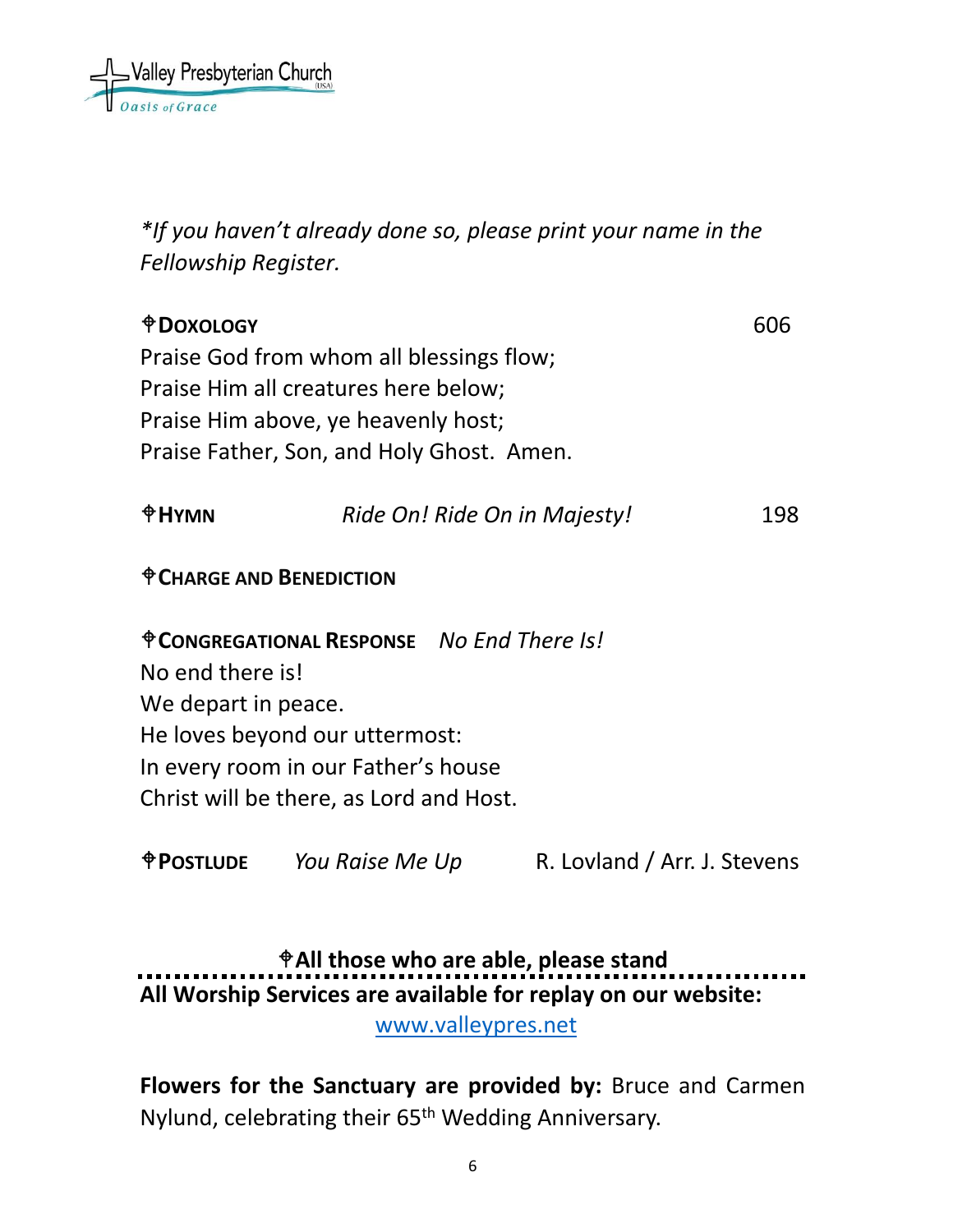

# **Please remember those hospitalized or in rehabilitation:**

**The rose on the Baptismal font** is in honor of Marilyn Jameson, who passed April 2, 2022. A memorial will be held Saturday, May  $14<sup>th</sup>$  at 2:00 p.m. in the sanctuary.

### **ON EASTER SUNDAY AT THE 9:30 AM WORSHIP SERVICE:**

We would like to invite anyone from the congregation to join the Chancel Choir in singing the Hallelujah Chorus. Music will be provided as you enter the choir loft.

### **LILLIES ARE STILL AVAILABLE TO PURCHASE FOR EASTER SUNDAY.**

Please call the church office at (520) 625-5023 to purchase yours. They are \$10.00 each.

# **UKRAINIAN REFUGEE RELIEF**

Those wishing to make an additional offering to support Ukrainian Refugee Relief can simply write that in the memo line of checks made out to the church, or with a notation on your giving envelope.

|                                                          |                      |                             | VPC Financial - Attendance / On-Line Viewing Metrics   |       |
|----------------------------------------------------------|----------------------|-----------------------------|--------------------------------------------------------|-------|
| Monthly Giving Support Contributions                     |                      | Weekly Attendance / Viewing |                                                        |       |
| March-2022                                               |                      | Through Week #14 (04/03/22) |                                                        |       |
| Monthly Giving Support                                   |                      | 53,770                      | Weekly Attendance Sanctuary                            | 346   |
| Monthly Giving Budget                                    |                      | 89,484                      | * YTD 2022 Attendance Sanctuary                        | 3,852 |
| *YTD Giving Support                                      |                      | 216,714                     | ** Weekly Viewing On-Line                              | 136   |
| *YTD Giving Budget                                       |                      | 274,965                     | ** YTD 2022 Viewing On-Line                            | 2,645 |
|                                                          |                      |                             | * YTD 2022 Attendance / On-Line                        | 6,497 |
|                                                          |                      |                             | * YTD 2021 Attendance Sanctuary                        | 1,712 |
|                                                          | * YTD = Year to Date |                             | ** Number of on-line devices tuned into Sunday service |       |
| D. Brooks - VPC treasurer - dxb38@cox.net - 520-399-3959 |                      |                             | 2022 Per Capita is \$41.50 per member                  |       |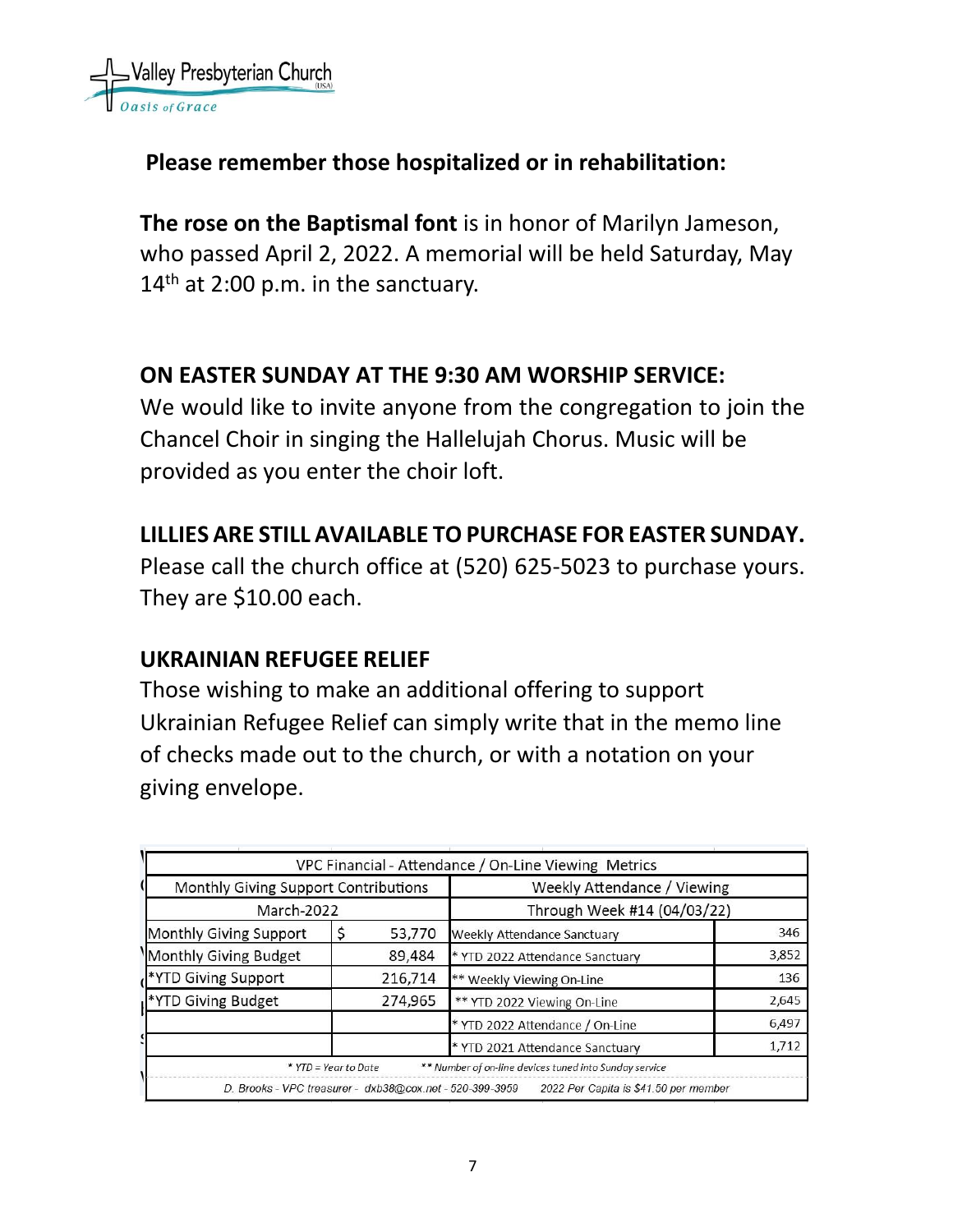Valley Presbyterian Church

#### asis of Grace

#### **SNACK BAGS FOR THE HOMELESS:**

today will be our last Sunday collecting items to fill snack bags for the needy. thank you for giving so generously to this mission project!! We will fill the bags on Tuesday, April 12 at 10:30 am in Classroom 1. we welcome you to join us if you would like to help! completed bags will be available on Easter Sunday for you to take to share with the needy. Remaining bags will be delivered to the Hospitality House of the Salvation Army in Tucson.

# **24-HOUR EASTER WATCH PRAYER VIGIL:**

7:00 P.M. Good Friday (April 15) through 7:00 P.M. Holy Saturday (April 16) Holy Saturday is a silent day. Our goal is to pray 24 hours continually for our world. We have many slots open. Sign in by going to our website (valleypres.net). Look for the brown button at the bottom of the home page. Or you can contact Pastor Diane directly (520) 625-5023; [pastordiane@valleypres.net\)](mailto:pastordiane@valleypres.net).

# **UPCOMING:**

- April 14<sup>th</sup> 5:00 p.m. Maundy Thursday Worship in the Sanctuary, with traditional communion.
- **April 15th 5:00 p.m.** Good Friday Organ Recital
- **April 15 – 16, 7:00 p.m.** 24-hour Easter Watch Prayer Vigil Good Friday – Holy Saturday.
- **April 17<sup>th</sup> 6:00 a.m.** Easter Sunrise Service in the Sanctuary. Muffins and coffee will be served.
- April 17<sup>th</sup> 9:30 a.m. Easter Worship Service 9:30 a.m. in the